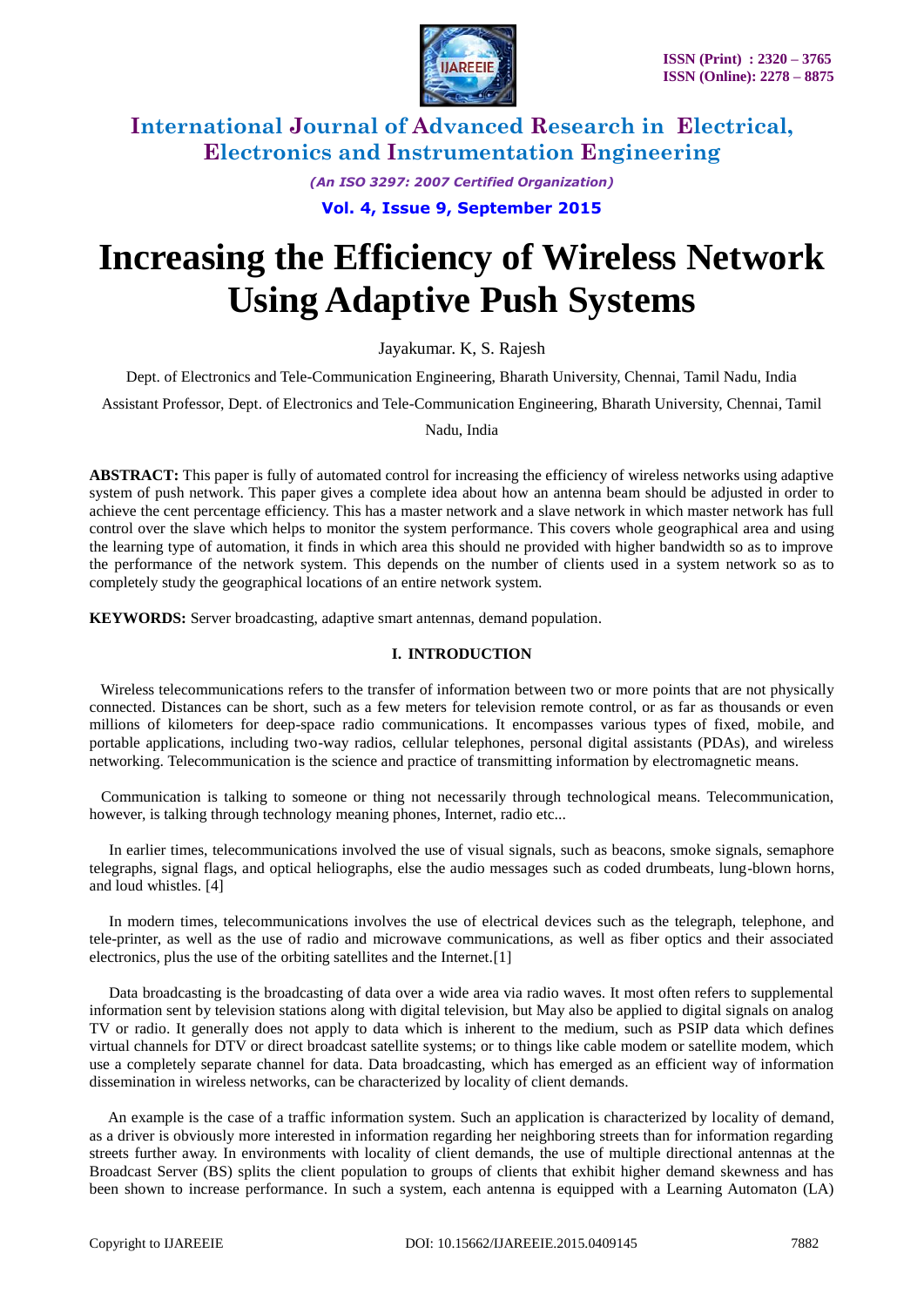

*(An ISO 3297: 2007 Certified Organization)*

### **Vol. 4, Issue 9, September 2015**

whose probability distribution vector determines the popularity of each information item among the clients in the service area of the antenna. [3]

 However, depending on the actual placement of clients within the coverage area of the system, there can exist cases where the use of directional antennas of fixed beam width limits the amount of performance improvement over single antenna systems. This is because the coverage area of each such antenna is fixed and does not follow the geographical distribution of clients within the coverage area of the system. When this distribution is not uniform, but rather there exist areas with higher density of client groups, there can exist cases where one or more antennas serve a very small, possibly even zero, number of clients, a fact that leads to underutilization of these antennas and consequently to their small contribution to performance improvement. To combat the above problem, this paper proposes to use smart antennas at the BS. The ability of smart antennas to alter their beam width is exploited so that the [2]

coverage of each antenna is adapted according to the current placement of clients within the system. Thus performance will be improved even more compared to the use directional antennas of fixed beam width in cases of non-uniform distribution of the clients within the coverage area of the system. This is due to the fact that each antenna will now have a similar number of clients under its coverage. Moreover, locality of client demands is exploited and thus the broadcast schedule at each antenna is altered, so that it excludes items that are never demanded from clients under its coverage. Simulation results reveal that the proposed approach significantly increases the performance observed by the system clients.



**II. MODELANALYSIS**

Figure 1. Classification of Smart Antenna Systems

#### Fig. 1. & 2. Smart Antenna Adaptive Wireless Push System

Due to some disadvantages over the existing system another technique called smart antennas with rescheduling application is used in the proposed system. The use of multiple directional antennas at the Broadcast Server has been shown to increase performance. In many cases however, such broadcasting systems fail to exploit the full potential of the multiple antennas as they do not take into account the geographical distribution of clients within the coverage area of the system.

 This proposes an adaptive smart antenna based wireless push system where the beam width of each smart antenna is altered based on the current placement of clients within the system area. Coupled with a modification of the broadcast schedule, this should be done by using learning automaton tool on the broadcasting server side.[6]

 The proposed approach significantly increases the performance observed by the system clients. Space Division Multiple Access (SDMA), a technique that requires from smart antennas to form a transmission beam able to follow the movement of a specific client. Satellite communication system also uses the smart antennas for the communication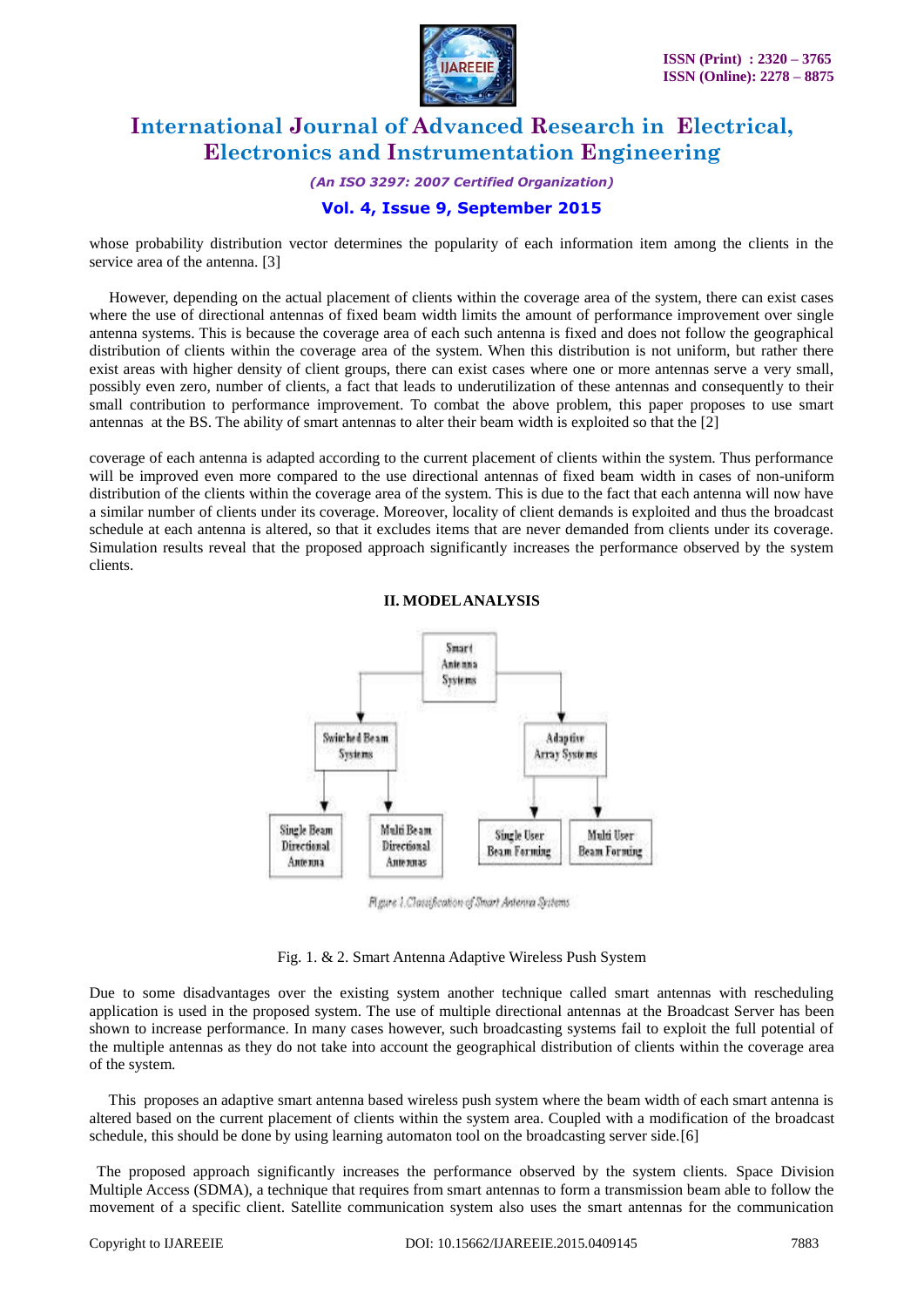

*(An ISO 3297: 2007 Certified Organization)*

### **Vol. 4, Issue 9, September 2015**

purpose. By using this technique the gain of the signal should be gradually increase to the desired range. In the satellite communication the smart antennas are mainly used to monitor their coverage area. It is also used to preset the beam width according to the location of the subscriber.

#### *A. Network Characteristics*

The topology of the proposed wireless push system, an example of which is shown in Figure 1, consists of a large number of clients and a BS equipped with a number of smart antennas. The fact that the system is of a push nature means that the system clients do not possess the ability to explicitly submit requests for data items, thus each client will wait for the item it demands to appear in the broadcast program c system. This can be achieved by transmit beam forming , which allows a smart antenna to focus its transmit main beam constructed by the broadcast server.

 In the proposed system, the ability of smart antennas to change their beam width is exploited so that the coverage area of each antenna is changed according to the current placement of clients within the direction where the desired client receivers reside and steer nulls in the other directions, so that clients residing in areas other than the desired one do not receive any transmission from this antenna. [5]

 It has to be noted that such a requirement is nowadays easy to implement by already proposed smart antenna technology, which has gone even further by supporting Space Division Multiple Access (SDMA), a technique that requires from the smart antenna to form a transmission beam able to follow the movement of a specific mobile.

 The proposed system can thus work with any kind of smart antennas that offer the property of alterable beam width, thus with both switched beam smart antennas and adaptive array ones. Switched beam systems employ a number of fixed beam patterns and based on the application requirement determine which beam to access at a given point in time. Adaptive arrays systems are able to steer the antenna beam to any direction of interest while at the same time nulling interfering signals. Each smart antenna is equipped with a Learning Automaton for the estimation of the demand probability of the information items that are broadcast to the clients under its coverage. A LA is an automaton that improves its performance by interacting with the random environment in which it operates. LA have been applied to several problems in the area of wireless networks , including wireless data broadcasting, adaptive mobile ad-hoc networks.



Fig.2 Beam width allocation of Entire System

 The client population exhibits locality of demand. This means that clients are grouped into groups each one located at a different place with members of each group having similar demands, different from those of clients at other groups. The clients are considered equipped with GPS receivers, a requirement that is common nowadays. Each client acknowledges reception of the item it is waiting for via Code Division Multiple Access (CDMA). The major advantages of this system are Antenna beam width is not fixed. So, the beam width of adaptive array antenna can be adjusted according to the clients. Using of Adaptive array antenna increases the system performance is significantly. Multi- directional signal accessing is possible which enables better performance.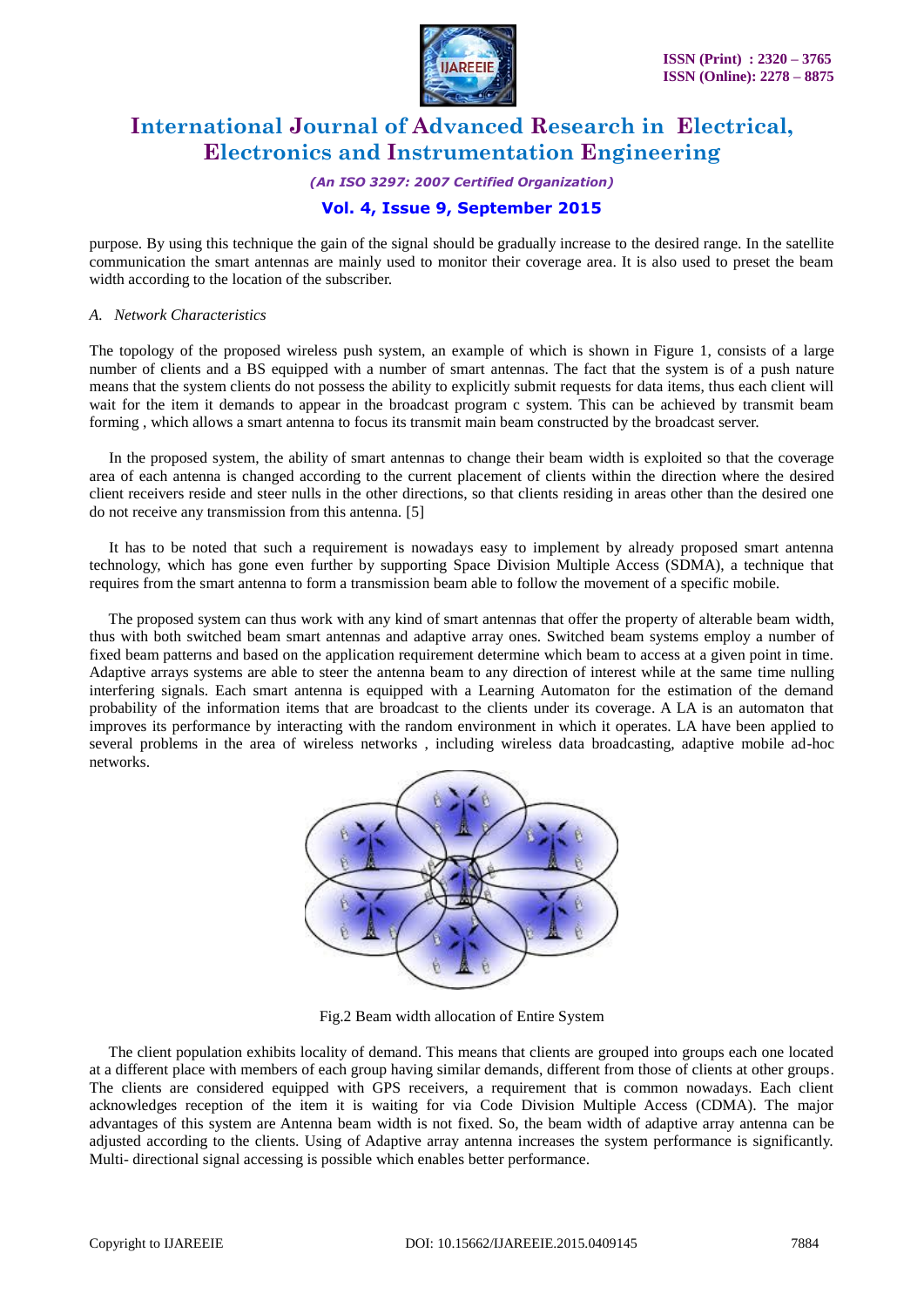

*(An ISO 3297: 2007 Certified Organization)*

### **Vol. 4, Issue 9, September 2015**

#### *B. The Server Broadcasting*

 In this module designing the basic system that consists of one broadcasting server and N number of clients are done. According to the population the clients are divided into several numbers of groups. Broadcasting server uses multiple antennas for transmitting the signals to the clients. According to the number of clients the antennas used on the broadcasting server should be changed. Basic system consists of a broadcasting server and a group of clients. According to the number of clients antennas used at the broadcasting server should be changed. In this system we have to use smart antenna for the transmission of information to the clients. The main use of these kinds of antennas is they accept signal from all direction and also they adjust their beam width according to the client's location. It should be more advantage over the existing system.



Fig. 3. Types of Antenna Arrays

An another technique called Learning Automaton tool is used. This tool is mainly used to find the client requirement. Because the system used here is push in nature. So the clients want to demand their requirement to the broadcasting server. This should be carried out by using these types of tools at the BS. The server estimates the next transmission by using the cost function present in this system. The cost function mainly used to find the next transmission, by comparing the current transmission with the previous transmission.[7-10]

 After the information sent by the broadcasting server it should be accessed by the group of clients, according to their response the broadcasting schedule should be arranged by using the learning automaton tool present in this system. The spacing between the information arranged in the broadcasting schedule should be calculating by using the above equation .

#### *C. Using smart antennas for performance increase*

 The multiple directional antenna system does not fully exploit the potential of the available directional antennas at the BS. This is attributed to the fixed way that these serve the coverage area due to their lack of ability for beam width alteration.



Fig. 4 Antenna in allocating the Beam Width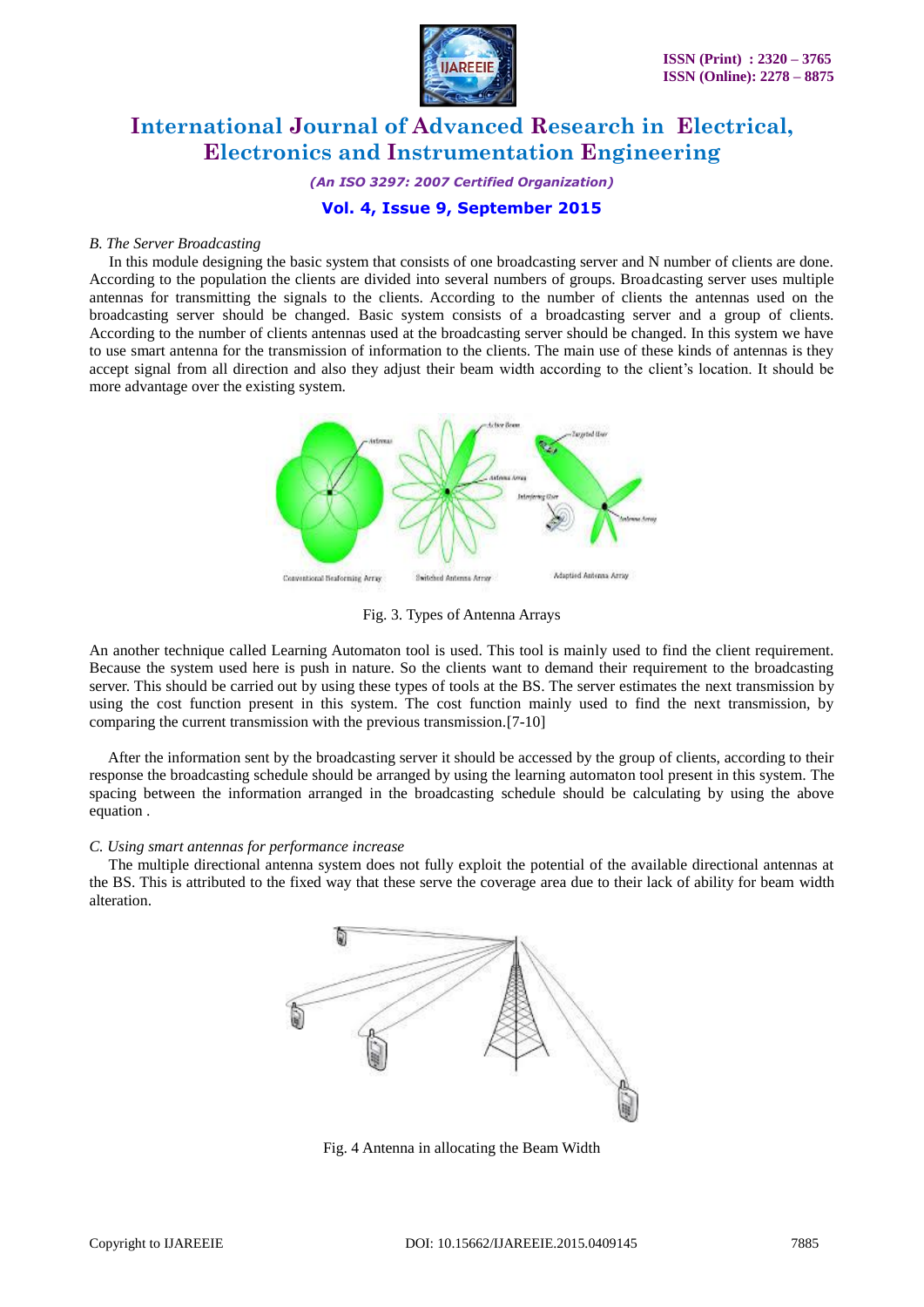

*(An ISO 3297: 2007 Certified Organization)*

#### **Vol. 4, Issue 9, September 2015**

#### **III. SIMULATION RESULTS**

 Consider SA antennas having replicas of the same database of equally-sized items. The antennas are initially unaware of the demand for each item, so initially every item has the same probability estimate. Client demands are apriori unknown to the server and location dependent. Mean response time is the mean amount of time units that a client has to wait until it receives a desired information item.





#### **IV. CONCLUSION**

 In this paper, the performance of different smart antennas using the adaptive network system in order to improve the performance is discussed and the results are analysed using Matlab. This provides the technology of different antenna systems allocating its beam width with respect to the clients variation in a particular system.

#### **REFERENCES**

[1] C. Liaskos, S. Petridou, and G. Papadimitriou, "Towards realizable, low cost broadcast systems for dynamic environments," IEEE Trans. Netw., vol. 19, no. 2, pp. 383–392, Apr. 2011.

[2] Sundarraj, M., "Study of compact ventilator", Middle - East Journal of Scientific Research, ISSN : 1990-9233, 16(12) (2013) pp.1741-1743.

[3] P. Nicopolitidis, G. I. Papadimitiou, and A. S. Pomportsis, "Adaptive data broadcasting in underwater wireless networks," IEEE J. Oceanic Eng., vol. 35, no. 3, pp. 623 634, July 2010.

[4] Thooyamani K.P., Khanaa V., Udayakumar R., "An integrated agent system for e-mail coordination using jade", Indian Journal of Science and Technology, ISSN : 0974-6846, 6(S6) (2013) pp. 4758-4761.

[5]C. Liaskos, S. Petridou, G. I. Papadimitriou, P. Nicopolitidis and A. S. Pomportsis, "On the analytical performance optimization of wireless data broadcasting," IEEE Trans. Veh. Technol., vol. 59, no. 2, pp. 884– 895, Feb. 2010.

[6] Udayakumar R., Khanaa V., Kaliyamurthie K.P., "High data rate for coherent optical wired communication using DSP", Indian Journal of Science and Technology, ISSN : 0974-6846, 6(S6) (2013) 4772-4776.

[7] P. Nicopolitidis, G. I. Papadimitiou, and A. S. Pomportsis, "Continuous flow wireless data broadcasting for high-speed environments," IEEE Trans. Broadcast., vol. 55, no. 2, pp. 260–269, June 2009.

[8] Udayakumar R., Khanaa V., Kaliyamurthie K.P., "Optical ring architecture performance evaluation using ordinary receiver", Indian Journal of Science and Technology, ISSN : 0974-6846, 6(S6) (2013) pp. 4742-4747.

[9]C. Liaskos, S. Petridou, G. I. Papadimitriou, P. Nicopolitidis, M. S. Obaidat, and A. S. Pomportsis, "Clustering-driven wireless data broadcasting," IEEE Wireless Commun. Mag., vol. 16, no. 6, pp. 80–87, Dec. 2009.

10Udayakumar R., Khanaa V., Kaliyamurthie K.P., "Performance analysis of resilient ftth architecture with protection mechanism", Indian Journal of Science and Technology, ISSN : 0974-6846, 6(S6) (2013) pp. 4737-4741

[11] P. Nicopolitidis, G. I. Papadimitriou, and A. S. Pompotsis, "Using learning automata for adaptive push-based data broadcasting in asymmetric wireless environments," IEEE Trans. Veh. Technol., vol. 51, no. 6, pp. 1652–1660, Nov. 2002.